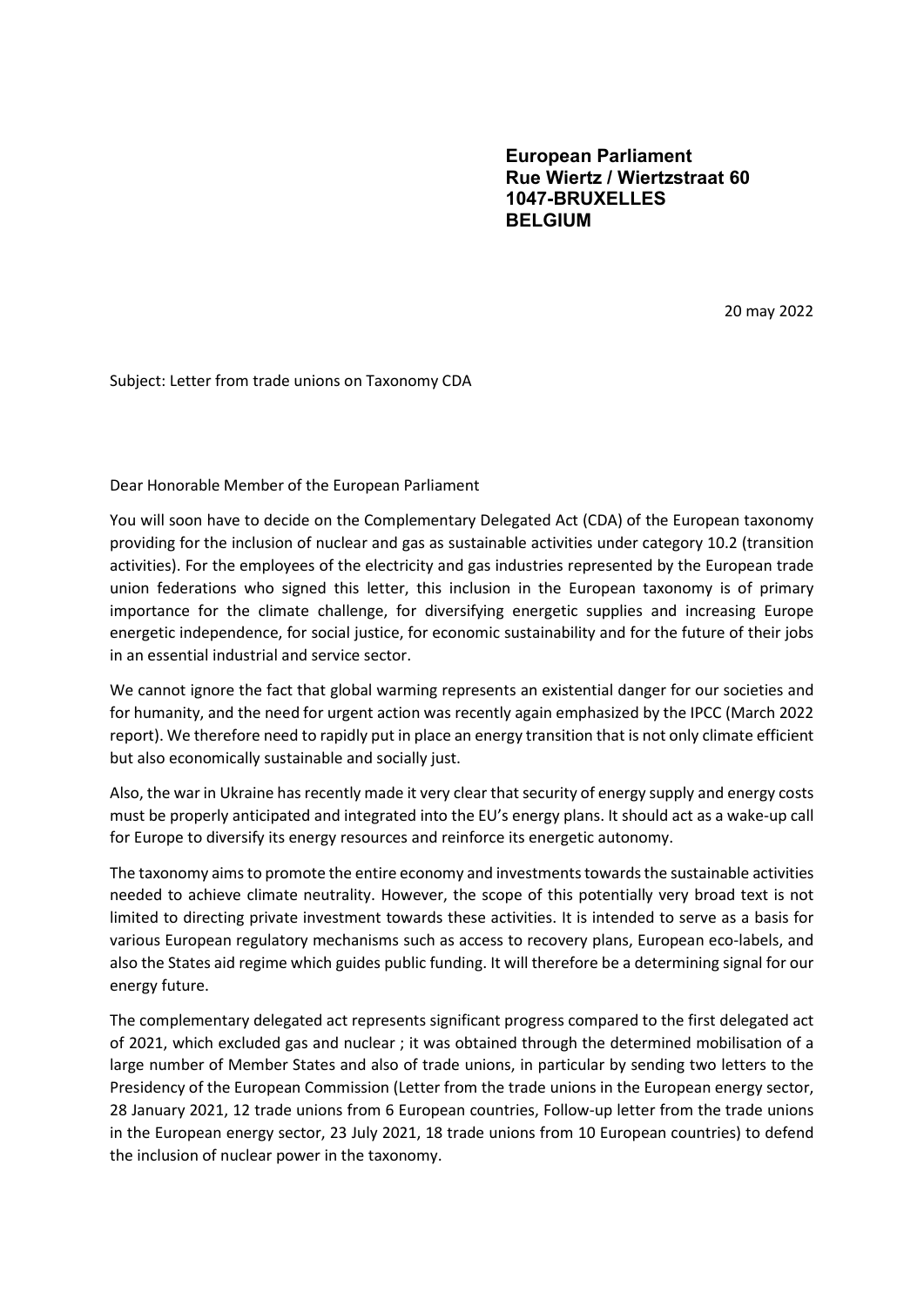Concerning nuclear power, the final Commission's decision is based on scientific and technical rationality and the international consensus of experts recognising that nuclear power with near-zero greenhouse gas emissions can make a substantial contribution to the fight against climate change, respects the DNSH (absence of significant damage), provided that certain technical criteria (effectively implemented in GENII and III reactors) are respected and does not handicap and even facilitate the development of renewable energy. On the often-cited issue of waste, deep geological disposal is now recognised by the European Commission and its experts (JRC), as well as by most nuclear countries Safety Authorities, as a safe and practicable solution to permanently isolate long-lived waste from the biosphere. For example, Finland's repository is about to be opened and similar projects are well advanced in several EU countries.

We must mention that some points have raised significant reservations among experts in the field. Without explicitly stating so, the Complementary Delegated Act clearly considers nuclear energy as a transitional energy. This status entails sunset clauses (time limits), scientific and technical reviews and detailed reports every 3 to 5 years, which seems hardly compatible with the long-term industrial development that nuclear power requires. All in all, the labeling of nuclear energy as "transitional" does seem to us not appropriate for this very low carbon, massive, dispatchable and reliable energy source, with minimal land and raw material requirements. Furthermore, the diversity of uranium resources, fuel recycling and, in the near future, Gen IV breeder reactors, open the way to full energetic autonomy.

Concerning gas, with the strict emission criteria set and the requirement that the plant replace an existing high CO2 emitting plant, its inclusion in the taxonomy guarantees a substantial contribution to the fight against global warming and its mitigation. European states that currently rely heavily on coal or lignite for their electricity generation need a rapidly deployable and transitional alternative controllable source. Gas is necessary to a balanced overall energy mix, its inclusion also gives visibility to an industrial sector that is working towards the transition to green and renewable gases. Moreover, the recent war in Ukraine makes it now crystal clear that we need independent secure supplies of gas. This will need rapid and substantial investments e.g. for new EU gas reserves, gas pipes, construction of LNG terminal which will be very costly if they can't fall under the taxonomy.

In its first version, the taxonomy excluded the only two controllable energies (apart from hydroelectricity limited by geography), which are gas and nuclear. Our societies cannot do without an abundant, controllable and economic energy capable of ensuring the energy security that intermittent variable energies alone cannot provide. On the contrary, the inclusion of these two activities through the complementary delegated act, based on scientific and technical rationality, strengthens the taxonomy objective, gives it the necessary credibility and ensures consistency with the Green Deal while allowing it to ensure the traceability of investments.

The CDA as it stands now is not perfect. However, the transitional qualification for nuclear energy is better than not having it at all covered by the Taxonomy; a contrario, the transitional dimension of gas in the CDA is appropriate. As stated by the Commission, Taxonomy is intended as a living document that will evolve over time. In the opinion of the signatory Energy Trade Unions, it is a pragmatic compromise, science based, an efficient step against the climate challenge, increasing Europe energic security and independence and lowering the cost of energy.

We insist that according to the EU procedure, the Council and the Parliament have four (to six) months to approve or reject the CDA, without the possibility of amending it. Its possible rejection would carry the seeds of a serious and double risk of splintering: splintering between our nations with more and more divergent energy choices and economic interests; social splintering within our nations through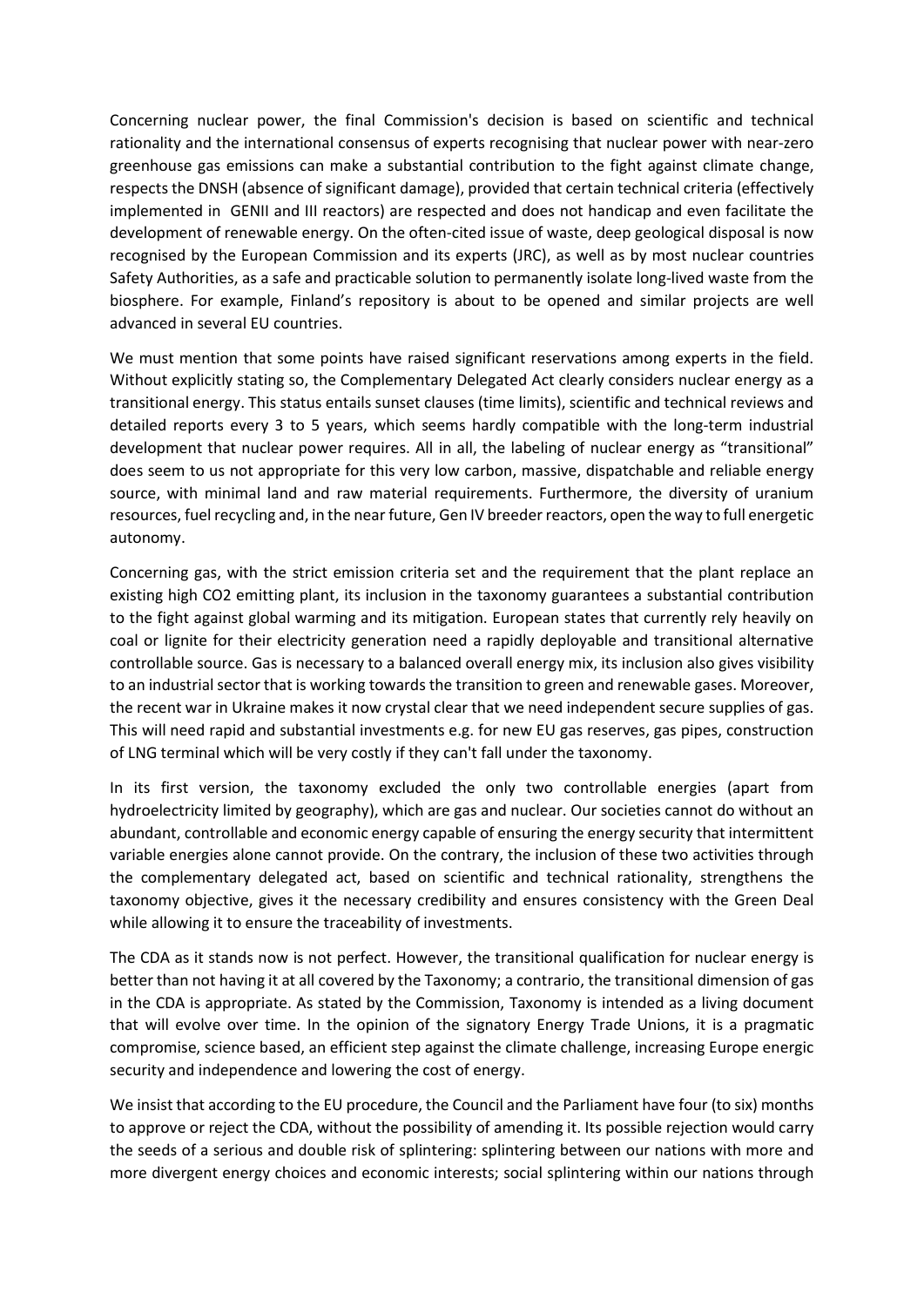the social consequences of an energy shortage, of the uncontrolled rise of energy prices and the unacceptable increase of energy poverty. It would seriously jeopardize the energy sector, its workers and the EU climate goals.

Since its birth, in particular with the Euratom Treaty (1957), Europe has gathered, in increasing state numbers, around the fundamental need for abundant and competitive energy; the climate threat now adds to this the urgency of rapid, efficient and economically and socially sustainable decarbonisation. This is the challenge for our generation. Taxonomy can substantially reduce the cost of this transition by decreasing investments costs.

Consequently, and for all the above-mentioned reasons, the signatory European Energy trade unions, consider that it is of the utmost importance to have the Complementary Delegated Act approved by a majority in Commission and in the European Parliament. If not voting for, then abstaining would be the best approach, in order not to have the CDA rejected.

Respectfully yours,



Secretary General

Academic Engineers and Architects in Finland TEK

FI – Jari JOKINEN, secretary general FR - Cyrille VINCENT, national secretary



FR - Sébastien MENESPLIER, general secretary FR - Hélène LOPEZ, general secretary



**MÉTALLURGIE** 





FR - Dominique BOUSQUENAUD, general secretary FR - Alain ANDRE, general secretary

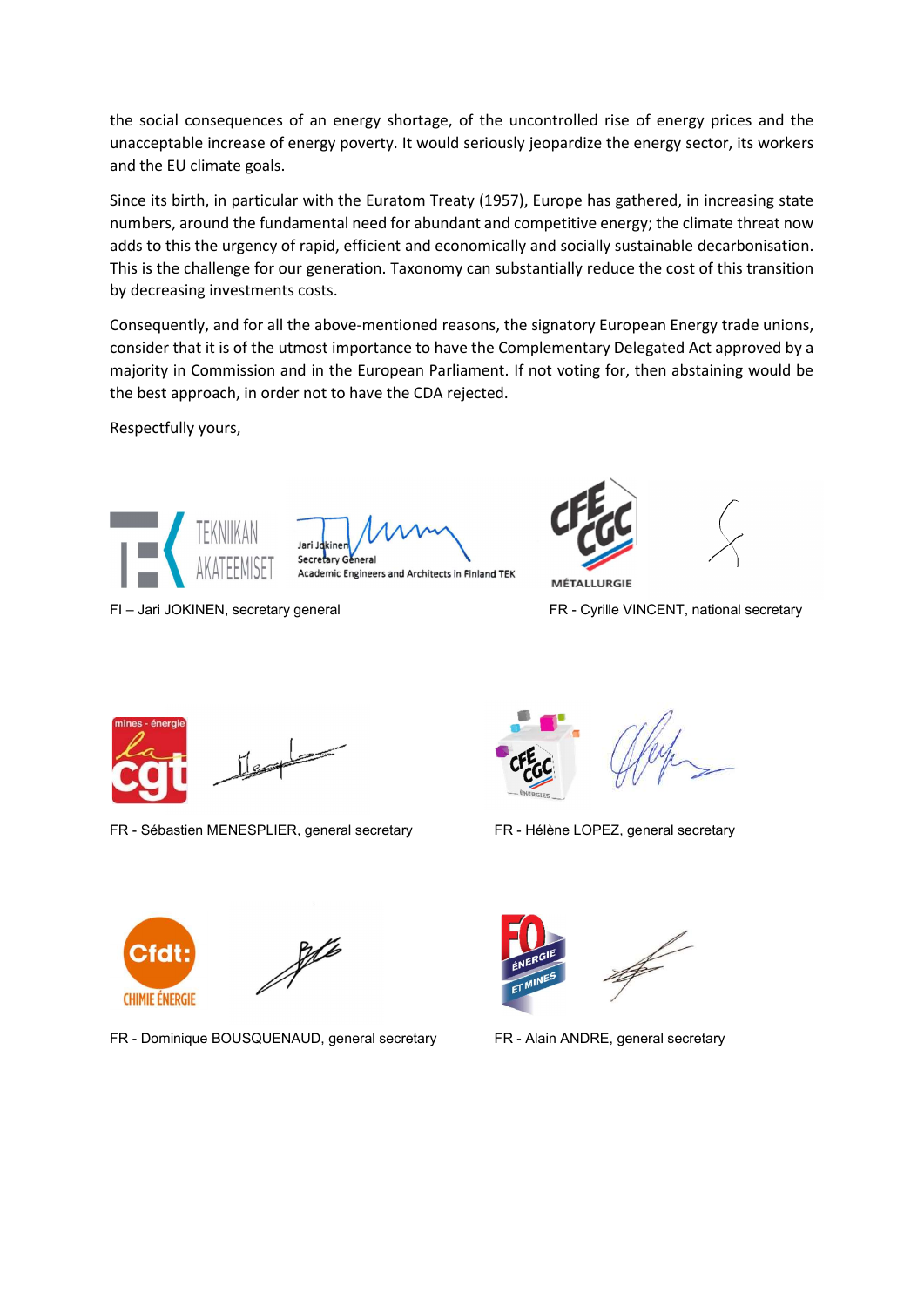







 $4C6f$  loley

FR - Frédéric SANCHEZ, general secretary HU - Dr.SZILAGYI József, President of EVDSZ



HU – Ferenc RABI, President of BDSZ EU – Marco FALERI, President of FECER



LTU - Ilona NEKROSIENE, President of IAENP BE - Philippe HENDRICKX, President





**NUCLEAR ENERGY FEDERATION<br>BULGARIA KOZLODUY 3320** 

BG - Vladimir VLADIMIROV, President SK - Zdenek TURIAN, Chairman









RO – Dorel Liviu BARANGA, Chairman CZ - Vladimir HRONEK, President of ECHO Temelin